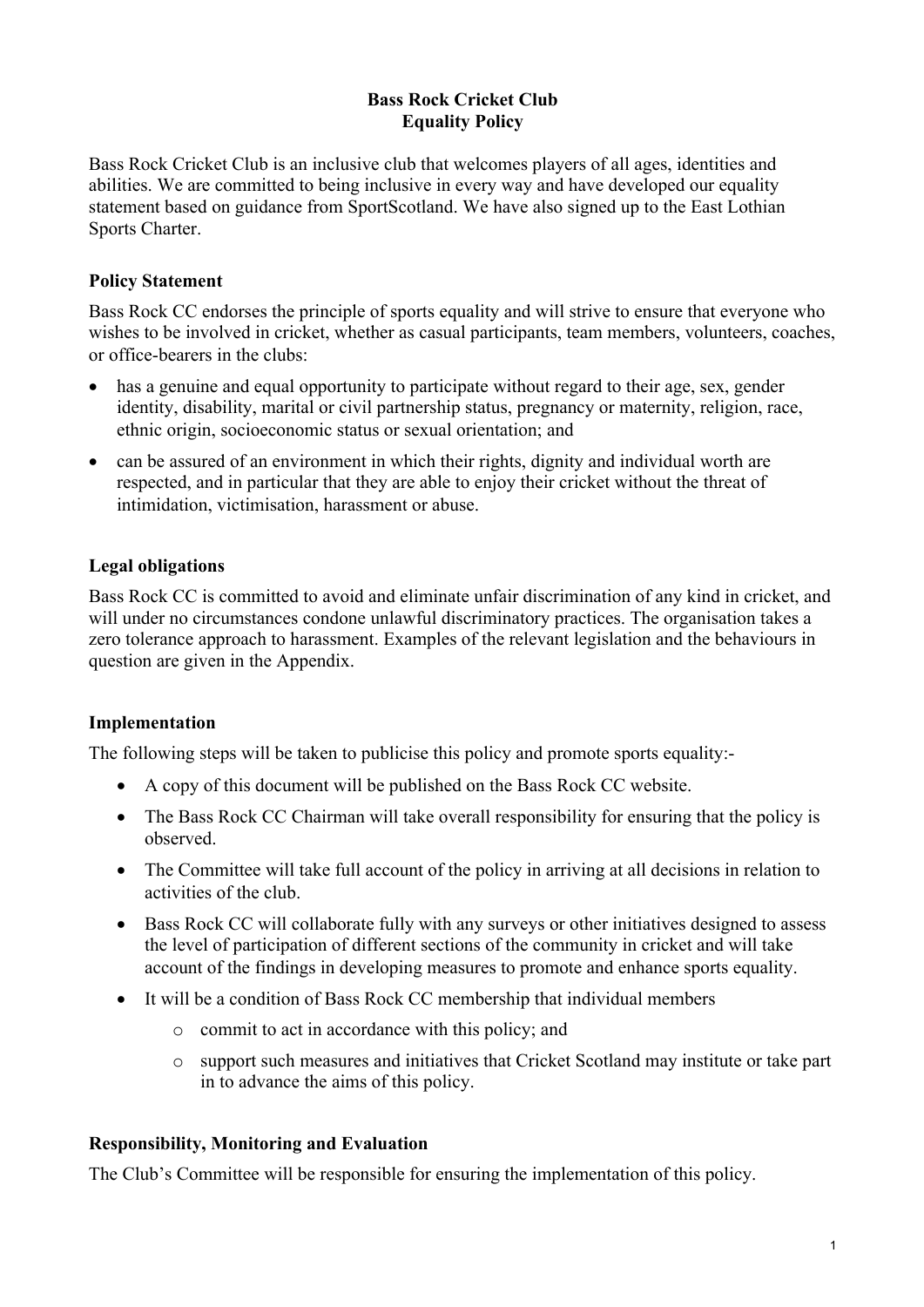The Committee will review all Cricket Scotland activities and initiatives against the aims of the policy on an annual basis, and the Chairman will report formally on this issue at the AGM.

The Committee will review the policy itself at intervals of no more than three years, or when necessary due to changes in legislation, and will report with recommendations to the AGM.

## **Complaints and compliance**

Bass Rock CC regards all of the forms of discriminatory behaviour, including (but not limited to) behaviour described in the Appendix as unacceptable, and is concerned to ensure that individuals feel able to raise any bona fide grievance or complaint related to such behaviour without fear of being penalised for doing so.

Appropriate disciplinary action will be taken against any member or volunteer who violates the Bass Rock CC Equality and Diversity Policy.

Any person who believes that he or she has been treated in a way that they consider to be in breach of this policy of Bass Rock CC may first complain to that person. If this does not resolve the matter, or in the case of allegations of discriminatory behaviour against Bass Rock CC itself, the person may raise the matter by writing directly to the Chairman or another Committee member. Contact details are available through the website (https://www.bassrockcricketclub.co.uk).

The Chairman will investigate the complaint personally or appoint a Committee member to do so. The investigation will be conducted impartially, confidentially, and without avoidable delay. Any person or organisation against whom a complaint has been made will be informed of what is alleged and given the opportunity to present their side of the matter.

The outcome of the investigation will be notified to the parties in writing and reported to the Bass Rock CC Committee. If the investigation reveals unacceptable discriminatory behaviour on the part of an individual member the Committee may impose sanctions on that person ranging from a written reminder concerning future conduct up to and including temporary or permanent expulsion from Bass Rock CC membership. In deciding what sanction is appropriate in a particular case the Committee will consider the severity of the matter and take account of any mitigating circumstances.

Where the violation of the Equality Policy by way of harassment, victimisation or discrimination amount to a criminal offence, the appropriate authority will be informed.

In the event that an individual associated with Bass Rock CC is subject to allegations of unlawful discrimination in a court or tribunal, the Bass Rock CC Committee will co-operate fully with any investigation carried out by the relevant lawful authorities and, subject to the outcome, may consider taking action as above in relation to the matter concerned.

Bass Rock CC Committee